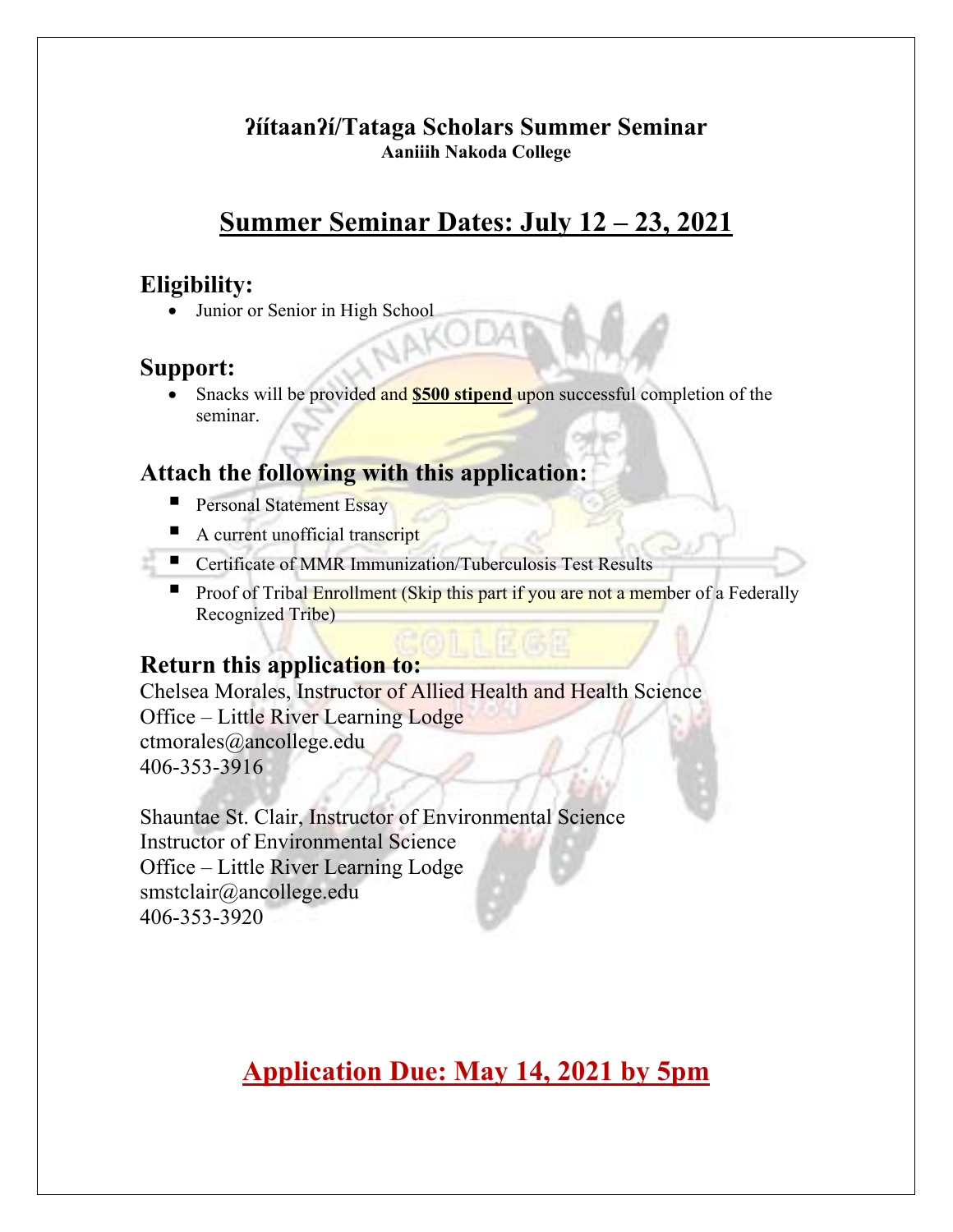# **ʔíítaanʔí/Tataga Scholars Summer Seminar Aaniiih Nakoda College**

| <b>Personal Information:</b>                                                                                                                    |
|-------------------------------------------------------------------------------------------------------------------------------------------------|
| Applicant's Name:                                                                                                                               |
| Physical Address:                                                                                                                               |
| State:<br>Zip:<br>City:                                                                                                                         |
| Home/Cell Phone Number:<br><b>Message Phone:</b>                                                                                                |
| E-mail Address:                                                                                                                                 |
| Date of Birth_<br>Age                                                                                                                           |
| No<br>Are you a member of a Federally Recognized Tribe:<br>Yes                                                                                  |
| If yes, Name of Tribe?:                                                                                                                         |
| Will you have transportation to get to & from ANC?:<br>Yes<br>No                                                                                |
| <b>Emergency Contact:</b> Person who can be notified in the case of an emergency and<br>parents, guardians, or next of kin cannot be contacted. |
| <b>Phone Number:</b><br>Name:<br>Ad Ar                                                                                                          |
| Physical Address:                                                                                                                               |
| Relationship to you:                                                                                                                            |
| <b>Education:</b>                                                                                                                               |

**High School Name Graduation Date High School City/State** 

If you have taken dual credit at a college, please indicate:

| <b>College Name</b> | Course | Semester/Year (Fall,<br><b>Spring, or Summer)</b> |
|---------------------|--------|---------------------------------------------------|
|                     |        |                                                   |
|                     |        |                                                   |
|                     |        |                                                   |